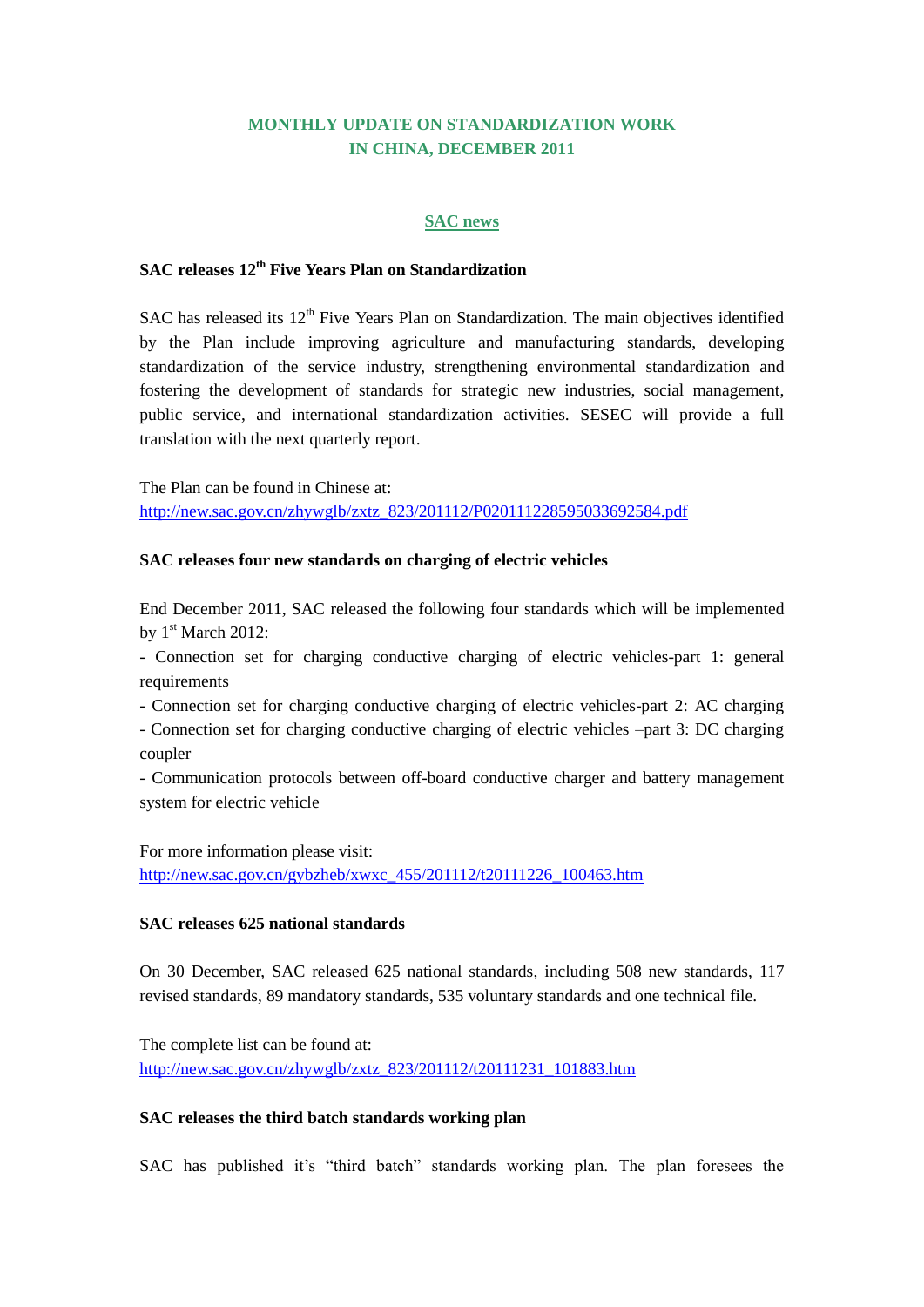developement of 720 standards and the revision of 155 standards.

For more information please visit: [http://new.sac.gov.cn/zhywglb/zxtz\\_823/201112/t20111230\\_100518.htm](http://new.sac.gov.cn/zhywglb/zxtz_823/201112/t20111230_100518.htm)

### **SAC released notice on development of 7 national standards for school buses**

For more information please visit: [http://new.sac.gov.cn/zhywglb/zxtz\\_823/201112/t20111222\\_100337.htm](http://new.sac.gov.cn/zhywglb/zxtz_823/201112/t20111222_100337.htm)

### **SAC calls for comments on revision of standard on boiler and pressure vessel steel plate**

The deadline for comments is 12 January. For more information please visit: [http://new.sac.gov.cn/gybzyb/zxtz\\_843/201112/t20111212\\_99784.htm](http://new.sac.gov.cn/gybzyb/zxtz_843/201112/t20111212_99784.htm)

# **SAC calls for comments on revision of standard on low-temperature low alloy steel pressure vessel**

The deadline for comments is 12 January. For more information please visit: [http://new.sac.gov.cn/gybzyb/zxtz\\_843/201112/t20111212\\_99783.htm](http://new.sac.gov.cn/gybzyb/zxtz_843/201112/t20111212_99783.htm)

### **SAC publishes notice on establishment of new TC on ports and harbours**

For more information please visit: [http://new.sac.gov.cn/zhywglb/zxtz\\_823/201112/t20111214\\_100317.htm](http://new.sac.gov.cn/zhywglb/zxtz_823/201112/t20111214_100317.htm)

# **SAC calls for comments on a working item on waste environmental protection control standard on imported solid as raw material-molasses**

The deadline is 14 January. For more information please visit: [http://new.sac.gov.cn/zhywglb/zxtz\\_823/201112/t20111215\\_100320.htm](http://new.sac.gov.cn/zhywglb/zxtz_823/201112/t20111215_100320.htm)

### **CNCA news**

# **CNCA publishes notice on revised and new standards on products on automobile and auto parts.**

The following 10 revised standards will be implemented into CCC scheme for products on automobile and auto parts:

- Motor vehicles-windshield demisting and defrosting systems-performance requirements and test methods

- Strength requirement and test of automobile seats head restraints
- External projections of passenger car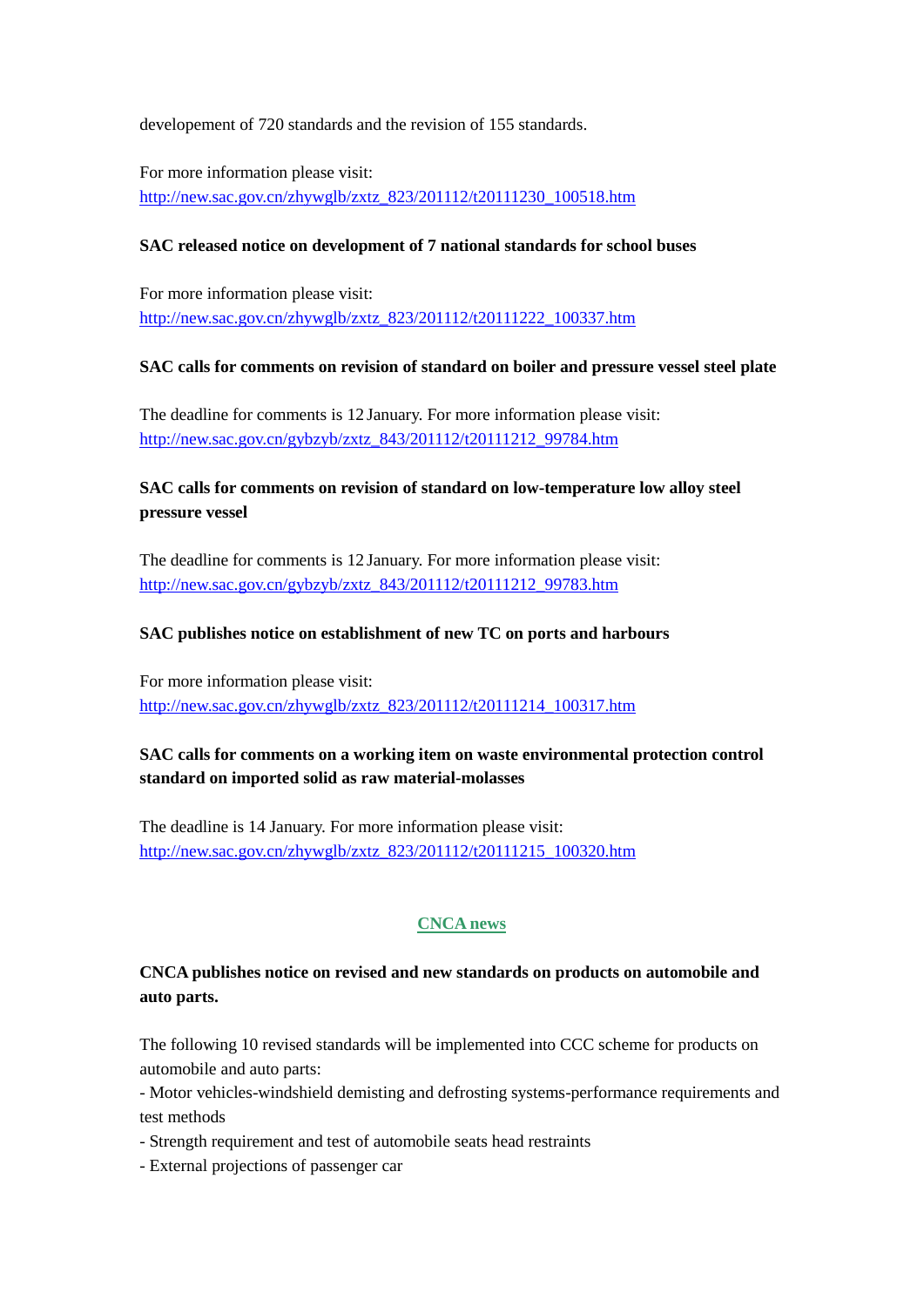- Internal projections of passenger car

- Brake hose-structure, performance and test methods
- Lead-acid battery electric road vehicles
- Auto care wheel plate
- The stipulation protecting drivers from Beijing injured by motor vehicle steering mechanism
- Motor vehicles-hood latch system
- Limits and measurement methods- radio disturbance characteristics on vehicles, boats and internal combustion engine driven devices

There are 13 new standards will be implemented into CCC scheme for products on automobile and auto parts.

- Roof Crush resistance of passenger cars
- Static roll stability test method for motor vehicles
- The maker for school bus
- The strength of seats and their anchorages of special school bus for school children
- Safety technical requirement of special primary school bus
- Rear-marking plates for vehicles and their trailers
- Automotive headlamps with LED light source and/or LED module
- Electric vehicles-windshield demisters and defrosters system-performance requirements and test methods
- Fuel cell electric vehicles: safety requirements
- Electric vehicles: symbols controls, indicators and tell-tall
- Front under run protective requirements for commercial vehicle
- The protection of the occupants of the cab of a commercial vehicle
- Electric vehicle conductive charging system- general requirement

For more information please visit:

<http://www.cnca.gov.cn/cnca/zwxx/ggxx/509432.shtml>

# **CNCA publishes notice on revised standards to be implemented in CCC on products on motorcycles and motorcycle engines**

The following six revised standards will be implemented into CCC on products on motorcycles and motorcycle engines:

- Limits and measurement methods for exhaust emissions from motorcycles and mopeds at idle speed

- Provisions for installation of lighting and light-signalling devices for motorcycles Part 1: two- wheeled motorcycles

- Provisions for installation of motorcycle lighting and light-signalling device Part 2: Two wheels mopeds

- Provision for installation of lighting and light-signalling devices for motorcycles-part 3: three-wheel motorcycles

- Performance and installation requirements of rear views mirrors for motorcycles and mopeds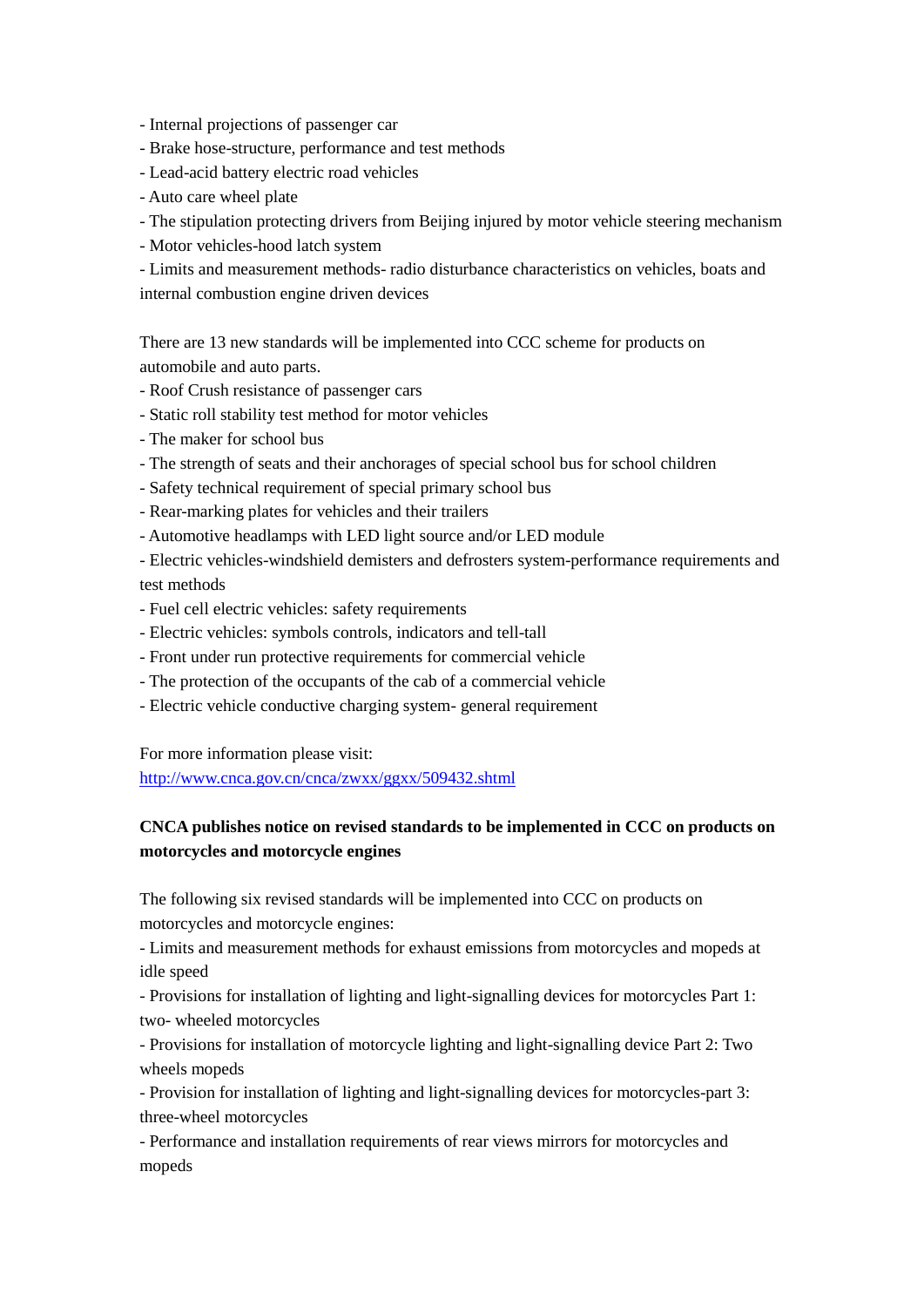- Vehicles, boats and internal combustion engine-radio disturbance characteristics-limits and methods of measurement for the protection of off-board receivers

For more information please visit: <http://www.cnca.gov.cn/cnca/zwxx/ggxx/509383.shtml>

### **MIIT news**

#### **MIIT releases three standards on fuel consumption**

MIIT released three standards on fuel consumption including: - One industry standard related to vehicle- limit of fuel consumption for heavy duty

commercial vehicles QC/T 924-2011; this standard will be implemented  $1<sup>st</sup>$  July 2012. For more information please visit:

<http://www.miit.gov.cn/n11293472/n11293832/n12845605/n13916898/14415431.html>

- One standard on evaluation methods and indicators on fuel consumption of passenger car; this standard will be implemented  $1<sup>st</sup>$  January 2012. For more information please visit: <http://www.miit.gov.cn/n11293472/n11293832/n11293907/n11368223/14415625.html>

- One standard on testing methods on fuel consumption of commercial car : this standard will be implemented  $1<sup>st</sup>$  January 2012. For more information please visit: <http://www.miit.gov.cn/n11293472/n11293832/n11293907/n11368223/14415634.html>

#### **MIIT publishes a list of 1081 new industry standards**

MIIT published a list of 1081 industry standards and their date of implementation, including 258 standards on chemical, 7 standards on petrochemical, 43 standards on metallurgy (including 11 samples standards), 148 standards on non-ferrous (including 8 samples standards), 92 standards on building materials, 11 standards on rare earth, 3 standards on gold, 85 standards on textiles, 125 standards on light industry, 49 standards on vehicles, 177 standards on machinery and 102 standards on telecommunication.

For more information please visit: <http://www.miit.gov.cn/n11293472/n11293832/n12845605/n13916898/14410381.html>

#### **MIIT calls for comments on 145 machinery standards**

MIIT has released a call for comments on 145 machinery standards including on "airless spray unit", "verification regulation of grating linear displacement measuring device" and special machine tools. The deadline for comments is 16 January 2012.

For more information please visit: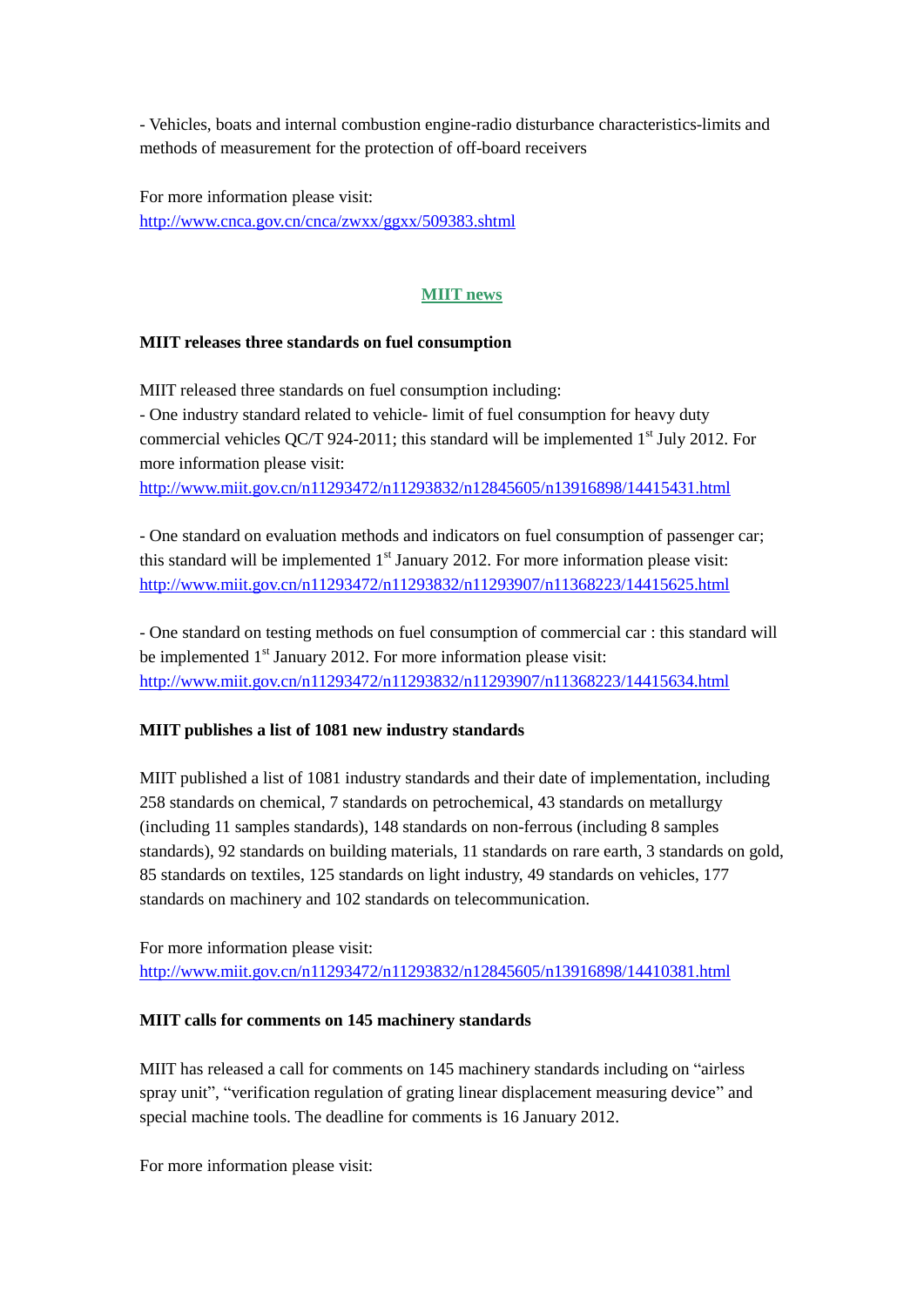### <http://www.miit.gov.cn/n11293472/n11293832/n12845605/n13916913/14410375.html>

#### **MIIT calls for comments on 107 standards on light industry, textile and vehicles**

MIIT has release a call for comments on 107 standards on light industry, textile and vehicles, including "window screening", "paint material", "liquid detergent for fabric". The deadline is 4<sup>th</sup> January 2012.

For more information please visit: <http://www.miit.gov.cn/n11293472/n11293832/n12845605/n13916913/14390037.html>

# **MIIT released 12th five years plan on comprehensive utilization of bulk industrial solid waste.**

For more information please visit: <http://www.miit.gov.cn/n11293472/n11293832/n11293907/n11368223/14416612.html>

### **MIIT calls for comments on 24 automotive industry standards**

MIIT has released a call for comments on 24 automotive standards including on "auto heat-reflective coated glass, laminated front windscreen" standards. The deadline for comments is 20 December 2011.

For more information please visit: <http://www.miit.gov.cn/n11293472/n11293832/n11293907/n11368223/14342245.html>

#### **Chinese Terrestrial DTV standard DTMB becomes international standard**

On 6 December 2011, the Council of the International Telecommunication Union ITU formally adopted China's digital TV terrestrial multimedia DTMB broadcast systems standards into the "terrestrial digital television broadcasting error correction, data framing, modulation and emission methods" (Standard No.: ITU-R BT.1306 ) and "VHF / UHF (VHF / UHF) band terrestrial digital TV business planning guidelines" (Standard No.: ITU-R BT.1368) international standards.

For more information please visit: <http://www.miit.gov.cn/n11293472/n11293832/n11293907/n11368223/14358418.html>

### **MEP news**

#### **MEP calls for comments on three environmental standards**

The Ministry of Environmental Protection has launched a call for comments on the following standards: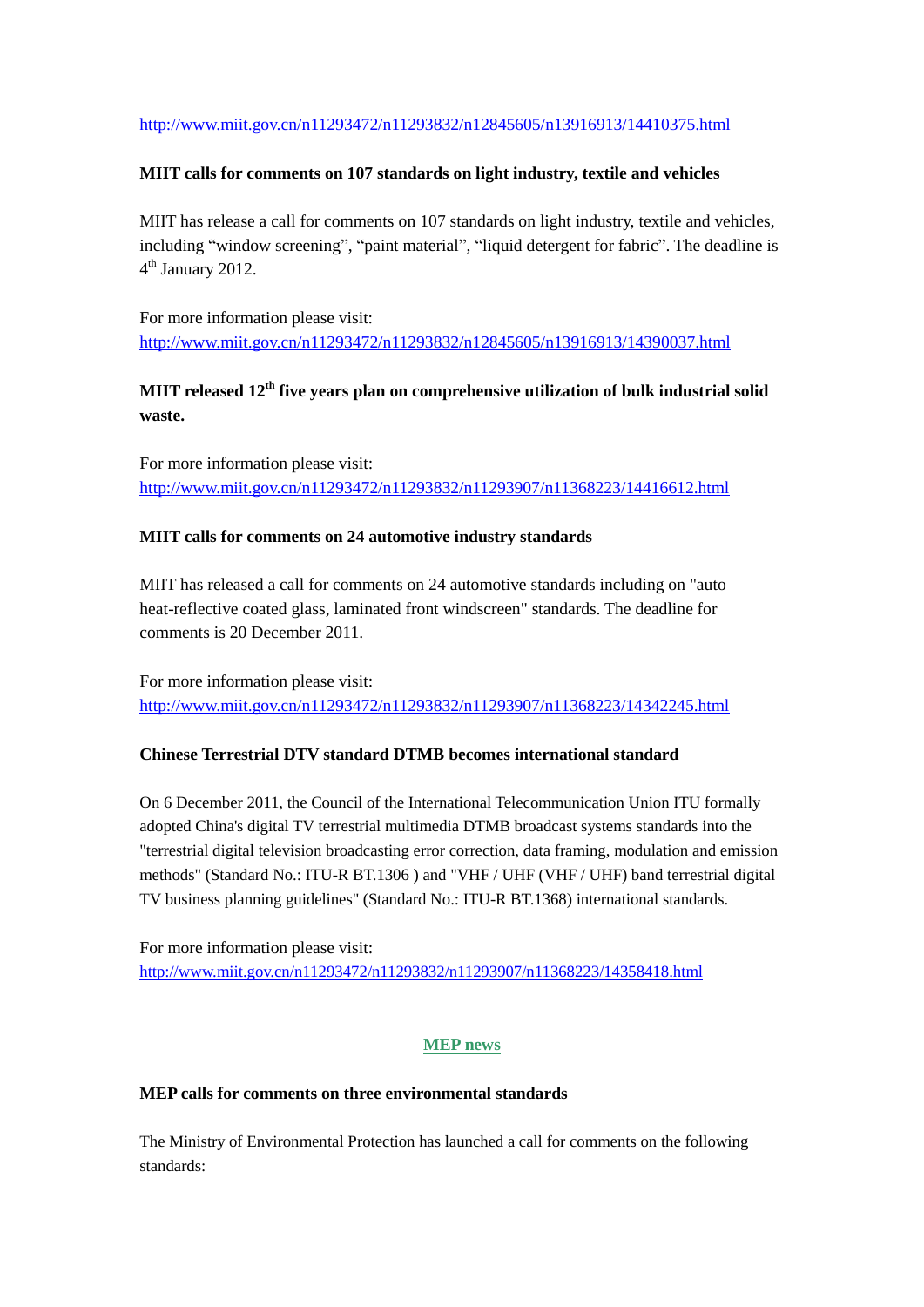- technical requirements for environmental labelling products of low-carbon cement - for more information please visit[: http://www.mep.gov.cn/gkml/hbb/bgth/201112/t20111208\\_221104.htm](http://www.mep.gov.cn/gkml/hbb/bgth/201112/t20111208_221104.htm)

- technical requirements for environmental labelling products with industrial and commercial refrigeration equipment - for more information please visit:

[http://www.mep.gov.cn/gkml/hbb/bgth/201112/t20111208\\_221105.htm](http://www.mep.gov.cn/gkml/hbb/bgth/201112/t20111208_221105.htm)

- technical requirements for environmental labelling of lighting products – for more information please visit: [http://www.mep.gov.cn/gkml/hbb/bgth/201112/t20111208\\_221106.htm](http://www.mep.gov.cn/gkml/hbb/bgth/201112/t20111208_221106.htm)

The deadline for comments on the three above standards is 25 December 2011.

# **MEP releases notice of implementation of 15 environmental standards and technical specifications**

The Ministry of Environmental Protection published a notice of implementation of 15 environmental standards and technical specifications. The implementation starts from 1 January 2012 onwards.

The standards and technical specifications are the following:

- "Power plant air pollutant emission standards" (GB 13223-2011)
- "Pharmaceutical industry water pollutant discharge standards " (GB 14470.3 2011)
- "Integrated Wastewater Discharge Standard" (GB 26877 2011)
- "Integrated Wastewater Discharge Standard" (GB 27631-2011)
- "Rubber products industry emission standards" (GB 27632-2011)
- "Technical Guidelines for Environmental Impact Assessment Master" (HJ 2.1-2011)
- "Technical guidelines for environmental impact assessment of coal mining and engineering " (HJ 619-2011)
- "Regional biodiversity assessment standards " (HJ 623-2011)
- "Alien species, environmental risk assessment techniques guidelines" (HJ 624-2011)
- "Insect-resistant transgenic plants ecological safety testing guidelines (trial) " (HJ 625-2011)
- "Biological genetic resources grading standards " (HJ 626-2011)
- "The economic value of genetic resources evaluation of technical guidelines" (HJ 627-2011)
- "Technical specifications of biological genetic resources collection" (trial) (HJ 628-2011)
- "Bio-contact oxidation treatment engineering and technical specifications" (HJ 2009-2011)

- "Membrane biological wastewater treatment engineering and technical specifications " (HJ 2010-2011)

For more information please visit: [http://zfs.mep.gov.cn/gzdt/201112/t20111231\\_222078.htm](http://zfs.mep.gov.cn/gzdt/201112/t20111231_222078.htm)

#### **MEP calls for comments on draft environmental standards on textile**

The Ministry of Environmental Protection has launched a call for comments on draft standards on environmental protection technical specifications for textile dyeing and finishing. The deadline for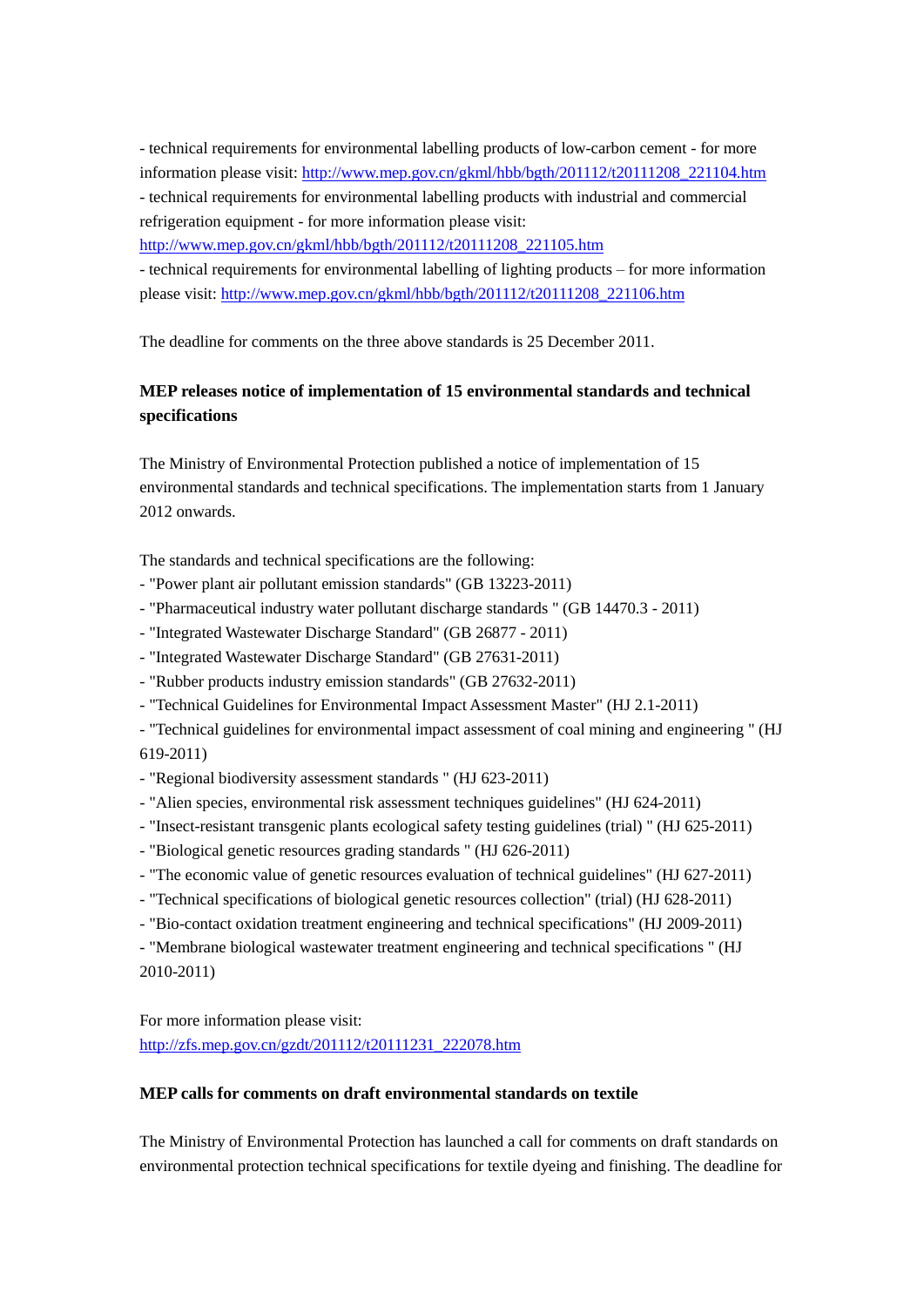comments is 16 January 2012.

For more information please visit: [http://www.mep.gov.cn/gkml/hbb/bgth/201112/t20111228\\_221925.htm](http://www.mep.gov.cn/gkml/hbb/bgth/201112/t20111228_221925.htm)

# **CESI news**

#### **First seminar on information technology standards held in Guangzhou**

For more information please visit: <http://www.cesi.ac.cn/cesi/fuwu/hangyedongtai/2011/1205/9321.html>

#### **CESI calls for comments on 71 draft national electronics standards**

On the 6 of December, CESI issued two calls for comments on a total of 71 national electronics standards. A similar call was also issued by MIIT. The deadline for comments is 19 December.

For more information and the list of standards, please visit <http://www.cesi.ac.cn/cesi/fuwu/hangyedongtai/2011/1206/9331.html> and<http://www.cesi.ac.cn/cesi/fuwu/hangyedongtai/2011/1206/9332.html>

### **CCSA news**

#### **CCSA calls for comments on digital mobile terminal standard**

The China Communications Standards Association has released a call for comments on a draft sector standard on "digital mobile terminal peripheral interface data exchange requirements". The deadline for comments is 28 December 2011.

For more information please visit: [http://www.ccsa.org.cn/tc/baopi.php?baopi\\_id=4013](http://www.ccsa.org.cn/tc/baopi.php?baopi_id=4013)

#### **CCSA calls for comments on M2M industry standard**

The China Communications Standards Association has released a call for comments on a draft industry standard "M2M business in general technical requirements". The deadline for comments is 10 January 2012.

For more information please visit: [http://www.ccsa.org.cn/tc/baopi.php?baopi\\_id=4014](http://www.ccsa.org.cn/tc/baopi.php?baopi_id=4014)

#### **CCSA calls for comments on series of ICT standards**